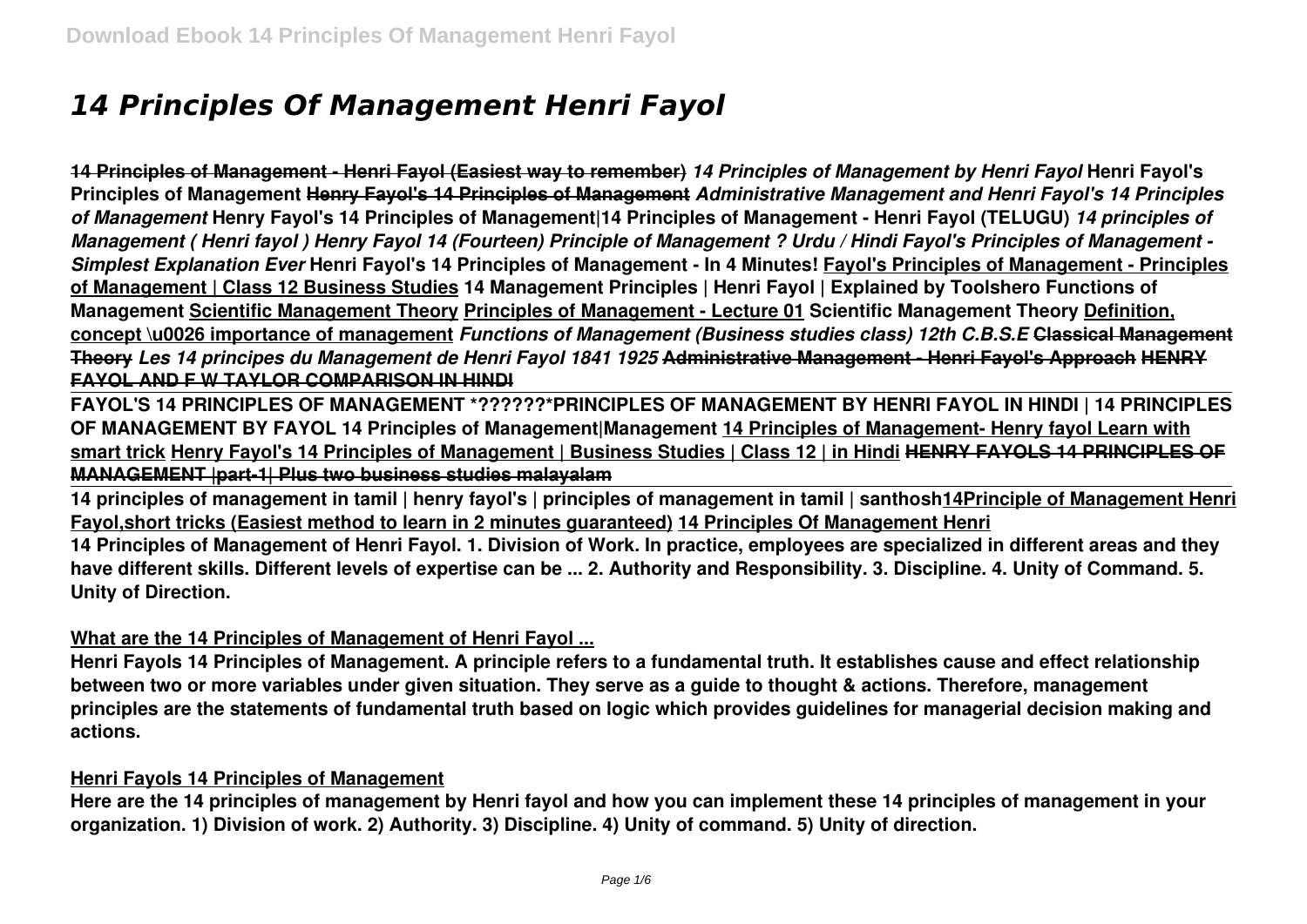#### **Henri fayols 14 principles of management - examples ...**

**Henri Fayol's 14 Principles of Management Henri Fayol suggested the following 14 principles as the general principles management: Division of Work: This is the principle of specialization, which is very well expressed by economists as being a necessary factor for efficiency in the utilization of labor.**

#### **Henri Fayol's 14 Principles of Management | Management ...**

**14 Principles of Management. 1. Division of Work. The division of work is also known as specialization. Specialization enables the individual to acquire expertise on the ... 2. Authority. 3. Discipline. 4. Unity of Command. 5. Unity of Direction.**

#### **14 Principles of Management by Henry Fayol - Leadership ...**

**Henry Fayol's 14 Principles of Management Definition: The Administrative Theory was proposed by Henry Fayol, who studied the organizational problems from the manager's viewpoint and found organization's activities can be classified as Technical, Financial, Commercial, Security, Accounting and managerial.**

#### **What are Henry Fayol's 14 Principles of Management ...**

**Henri Fayol 14 Principles of Management Henry Fayol, also known as the 'father of modern management theory' gave a new perception of the concept of management. He introduced a general theory that can be applied to all levels of management and every department.**

#### **Henri Fayol 14 Principles of Management: Meaning, Definition**

**Henri Fayol created it. It is also known as 14 principles of management or fourteen principles of management. Henri Fayol was born in 1841 to a French family. He was a prolific writer on technical and scientific matters, as well as management.**

#### **Administrative Theory or Basic 14 Principles of Henri Fayol**

**HENRY FAYOL(1981-1925): He was a french mining engineer. He worked as the director of mines also.After conducting many experiments in management,he developed 14 principles of management. These principles are explained in his famous book 'General and Industrial Administration'.**

#### **HENRI FAYOL'S 14 Principles of Management – MANAGEMENT ...**

**When he published "14 principles" in 1914 in the book called "Administration Industrielle et Générale," managers started to get the tools they needed to lead. The management process became more effective. He also created a list of the 6 primary functions of management. The functions go hand-in-hand with the Principles.**

#### **The 14 Principles of Management**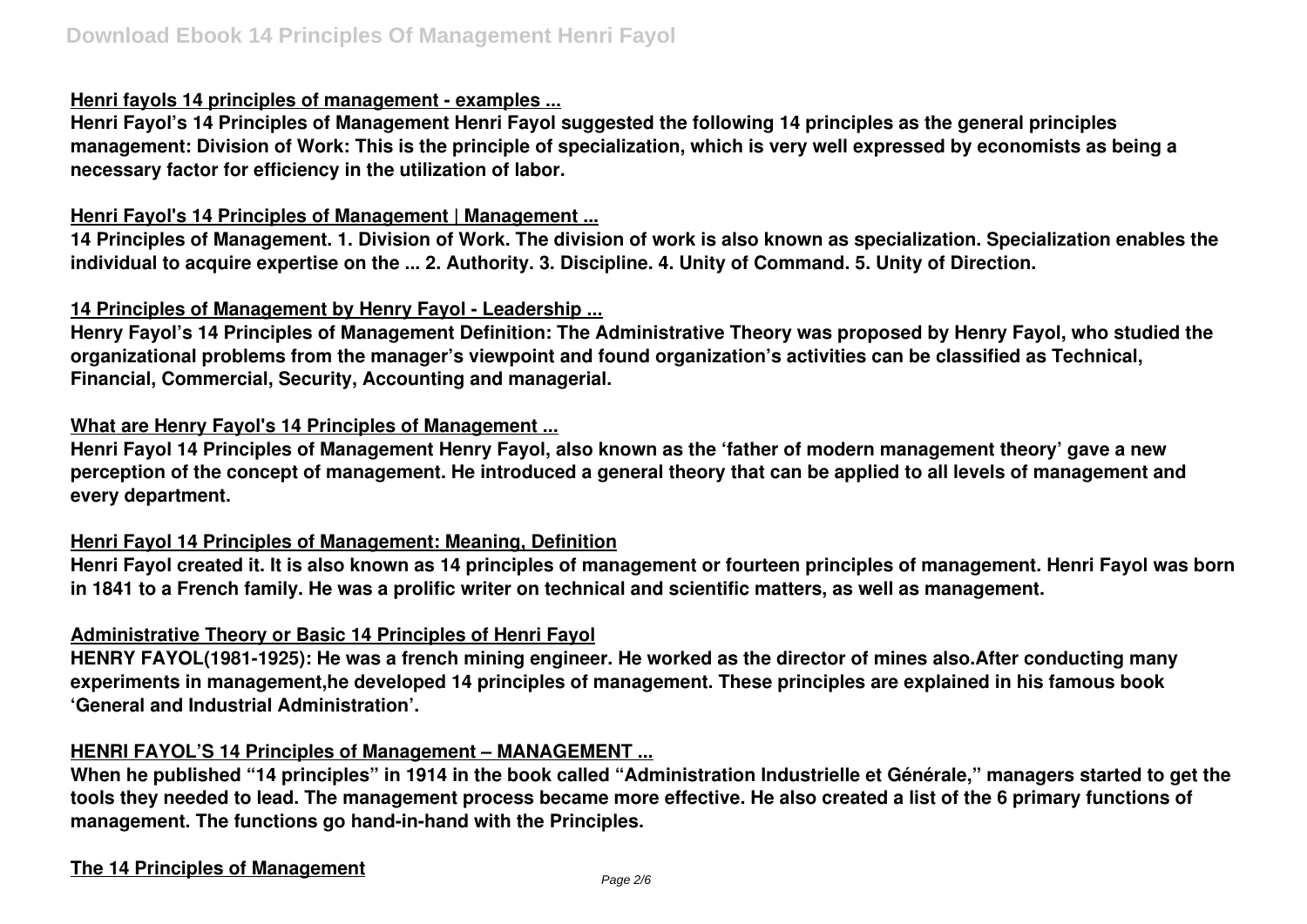**Henri Fayol, a French industrialist, is now recognized as the Father of Modern Management. In the year 1916 Fayol wrote a book entitled "Industrial and General Administration". In this book, he gave the 14 Principles of Management. 1.**

#### **14 Management Principles by Henri Fayol - iEduNote.com**

**Henri Fayol's "14 Principles of Management" have been a significant influence on modern management theory. His practical list of principles helped early 20th century managers learn how to organize and interact with their employees in a productive way.**

### **Henri Fayol's Principles of Management - From MindTools.com**

**The 14 Management Principles from Henri Fayol (1841-1925) are | Shrey Mittal - Academia.edu Academia.edu is a platform for academics to share research papers.**

# **4 Principles of Management by Henri Fayol WHAT ARE THE 14 ...**

**Different management experts have explained different principles on the basis of their research. Henry Fayol, a famous industrialist of France, has described fourteen principles of management in his book General and Industrial Management. Image Courtesy : staffingstream.wpengine.netdna-cdn.com/wp-content/uploads/management.jpg**

## **14 Fundamental Principles of Management Formulated by ...**

**The concept of the administrative management stating the 14 principles of management was given by Henry Fayol (1841-1925) in his book published in the year 1916 under the name ' General and Industrial Management '. These principles have laid the foundation of what it is called modern management theory today.**

## **Henri Fayol's 14 Principles of Management - Definition ...**

**The 14 principles of management: then and now Principle Then Now Generalization in workers' job design Employees are empowered Informal, peer-pressure controls Subordinates report to multiple bosses Functions have multiple plans and bosses Organization is commited to employees and vice versa Performance-based reward system**

## **Fayol's 14 principles of management then and now: A ...**

**In this video, you will find that 14 Principles of Management given by Henry Fayol are explained in a detailed manner.**

## **Henry Fayol's 14 Principles of Management - YouTube**

**Origin of the 14 Principles of Management. History. Henri Fayol (1841-1925) was a French management theorist whose theories in management and organization of labor were widely influential in the beginning of 20th century. He was a mining engineer who worked for a French mining company Commentry-Fourchamboult-Decazeville, first as an engineer.**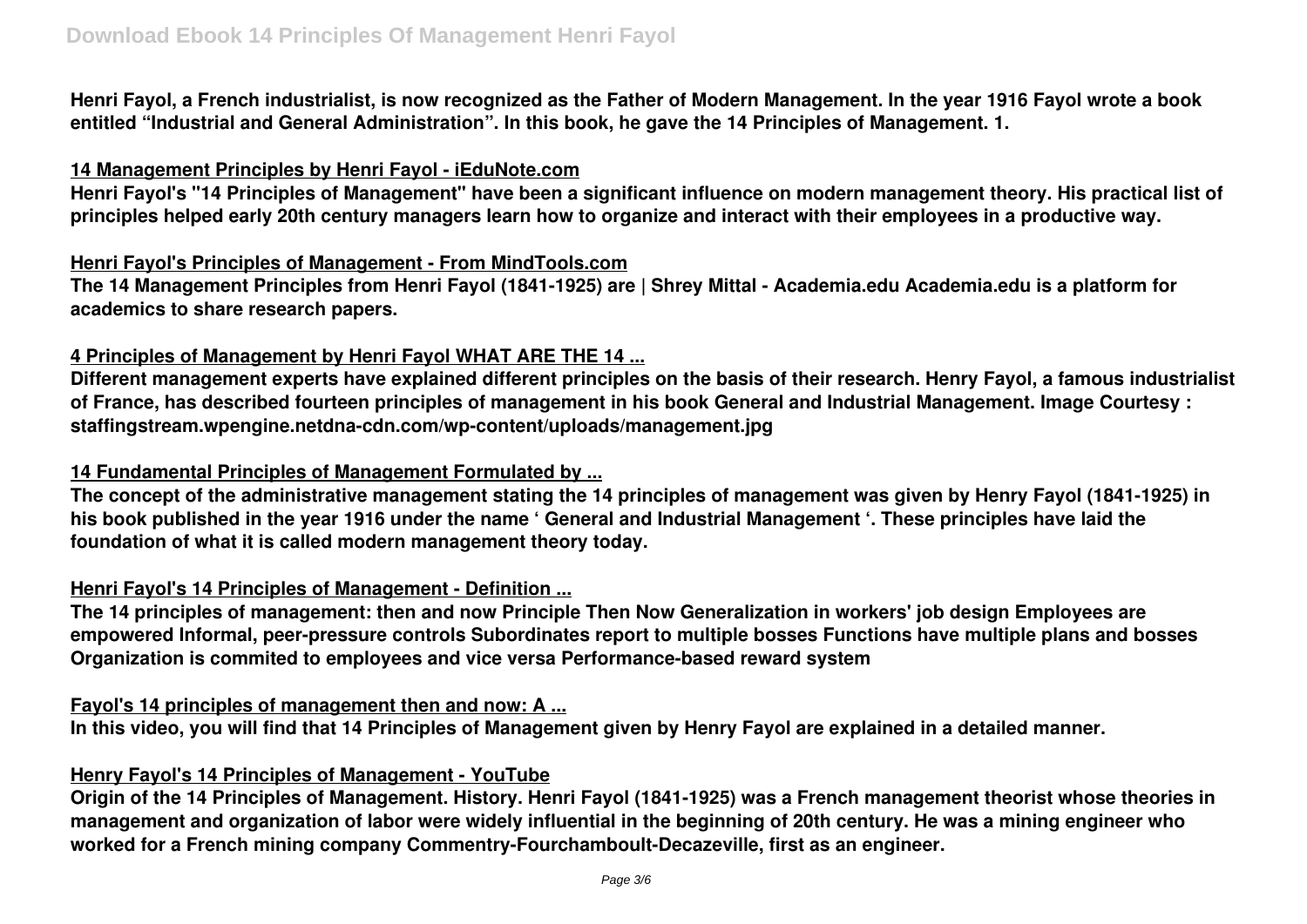**14 Principles of Management - Henri Fayol (Easiest way to remember)** *14 Principles of Management by Henri Fayol* **Henri Fayol's Principles of Management Henry Fayol's 14 Principles of Management** *Administrative Management and Henri Fayol's 14 Principles of Management* **Henry Fayol's 14 Principles of Management|14 Principles of Management - Henri Fayol (TELUGU)** *14 principles of Management ( Henri fayol ) Henry Fayol 14 (Fourteen) Principle of Management ? Urdu / Hindi Fayol's Principles of Management - Simplest Explanation Ever* **Henri Fayol's 14 Principles of Management - In 4 Minutes! Fayol's Principles of Management - Principles of Management | Class 12 Business Studies 14 Management Principles | Henri Fayol | Explained by Toolshero Functions of Management Scientific Management Theory Principles of Management - Lecture 01 Scientific Management Theory Definition, concept \u0026 importance of management** *Functions of Management (Business studies class) 12th C.B.S.E* **Classical Management Theory** *Les 14 principes du Management de Henri Fayol 1841 1925* **Administrative Management - Henri Fayol's Approach HENRY FAYOL AND F W TAYLOR COMPARISON IN HINDI**

**FAYOL'S 14 PRINCIPLES OF MANAGEMENT \*??????\*PRINCIPLES OF MANAGEMENT BY HENRI FAYOL IN HINDI | 14 PRINCIPLES OF MANAGEMENT BY FAYOL 14 Principles of Management|Management 14 Principles of Management- Henry fayol Learn with smart trick Henry Fayol's 14 Principles of Management | Business Studies | Class 12 | in Hindi HENRY FAYOLS 14 PRINCIPLES OF MANAGEMENT |part-1| Plus two business studies malayalam**

**14 principles of management in tamil | henry fayol's | principles of management in tamil | santhosh14Principle of Management Henri Fayol,short tricks (Easiest method to learn in 2 minutes guaranteed) 14 Principles Of Management Henri**

**14 Principles of Management of Henri Fayol. 1. Division of Work. In practice, employees are specialized in different areas and they have different skills. Different levels of expertise can be ... 2. Authority and Responsibility. 3. Discipline. 4. Unity of Command. 5. Unity of Direction.**

#### **What are the 14 Principles of Management of Henri Fayol ...**

**Henri Fayols 14 Principles of Management. A principle refers to a fundamental truth. It establishes cause and effect relationship between two or more variables under given situation. They serve as a guide to thought & actions. Therefore, management principles are the statements of fundamental truth based on logic which provides guidelines for managerial decision making and actions.**

#### **Henri Fayols 14 Principles of Management**

**Here are the 14 principles of management by Henri fayol and how you can implement these 14 principles of management in your organization. 1) Division of work. 2) Authority. 3) Discipline. 4) Unity of command. 5) Unity of direction.**

**Henri fayols 14 principles of management - examples ...**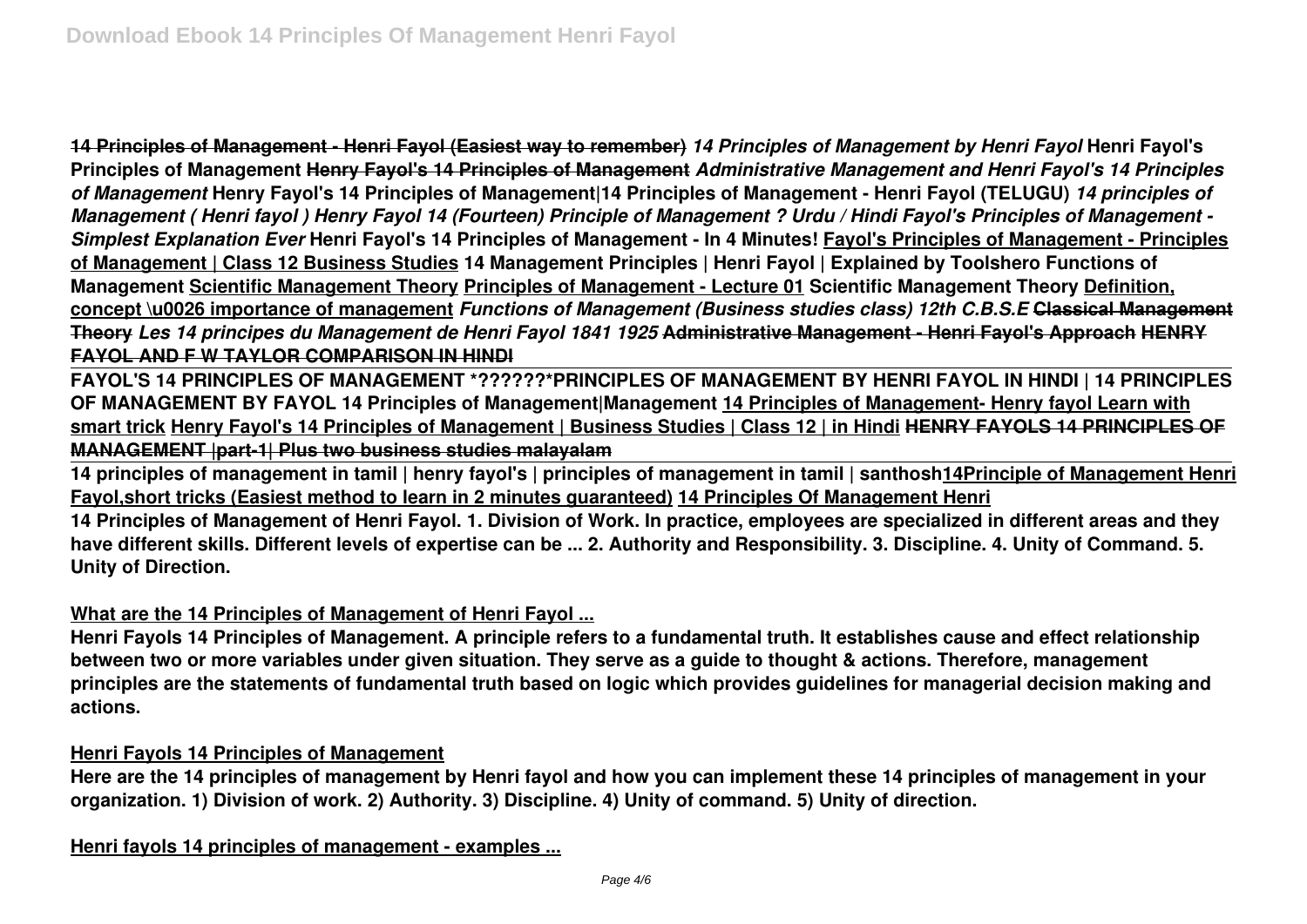**Henri Fayol's 14 Principles of Management Henri Fayol suggested the following 14 principles as the general principles management: Division of Work: This is the principle of specialization, which is very well expressed by economists as being a necessary factor for efficiency in the utilization of labor.**

## **Henri Fayol's 14 Principles of Management | Management ...**

**14 Principles of Management. 1. Division of Work. The division of work is also known as specialization. Specialization enables the individual to acquire expertise on the ... 2. Authority. 3. Discipline. 4. Unity of Command. 5. Unity of Direction.**

## **14 Principles of Management by Henry Fayol - Leadership ...**

**Henry Fayol's 14 Principles of Management Definition: The Administrative Theory was proposed by Henry Fayol, who studied the organizational problems from the manager's viewpoint and found organization's activities can be classified as Technical, Financial, Commercial, Security, Accounting and managerial.**

## **What are Henry Fayol's 14 Principles of Management ...**

**Henri Fayol 14 Principles of Management Henry Fayol, also known as the 'father of modern management theory' gave a new perception of the concept of management. He introduced a general theory that can be applied to all levels of management and every department.**

## **Henri Fayol 14 Principles of Management: Meaning, Definition**

**Henri Fayol created it. It is also known as 14 principles of management or fourteen principles of management. Henri Fayol was born in 1841 to a French family. He was a prolific writer on technical and scientific matters, as well as management.**

## **Administrative Theory or Basic 14 Principles of Henri Fayol**

**HENRY FAYOL(1981-1925): He was a french mining engineer. He worked as the director of mines also.After conducting many experiments in management,he developed 14 principles of management. These principles are explained in his famous book 'General and Industrial Administration'.**

# **HENRI FAYOL'S 14 Principles of Management – MANAGEMENT ...**

**When he published "14 principles" in 1914 in the book called "Administration Industrielle et Générale," managers started to get the tools they needed to lead. The management process became more effective. He also created a list of the 6 primary functions of management. The functions go hand-in-hand with the Principles.**

#### **The 14 Principles of Management**

**Henri Fayol, a French industrialist, is now recognized as the Father of Modern Management. In the year 1916 Fayol wrote a book** Page 5/6